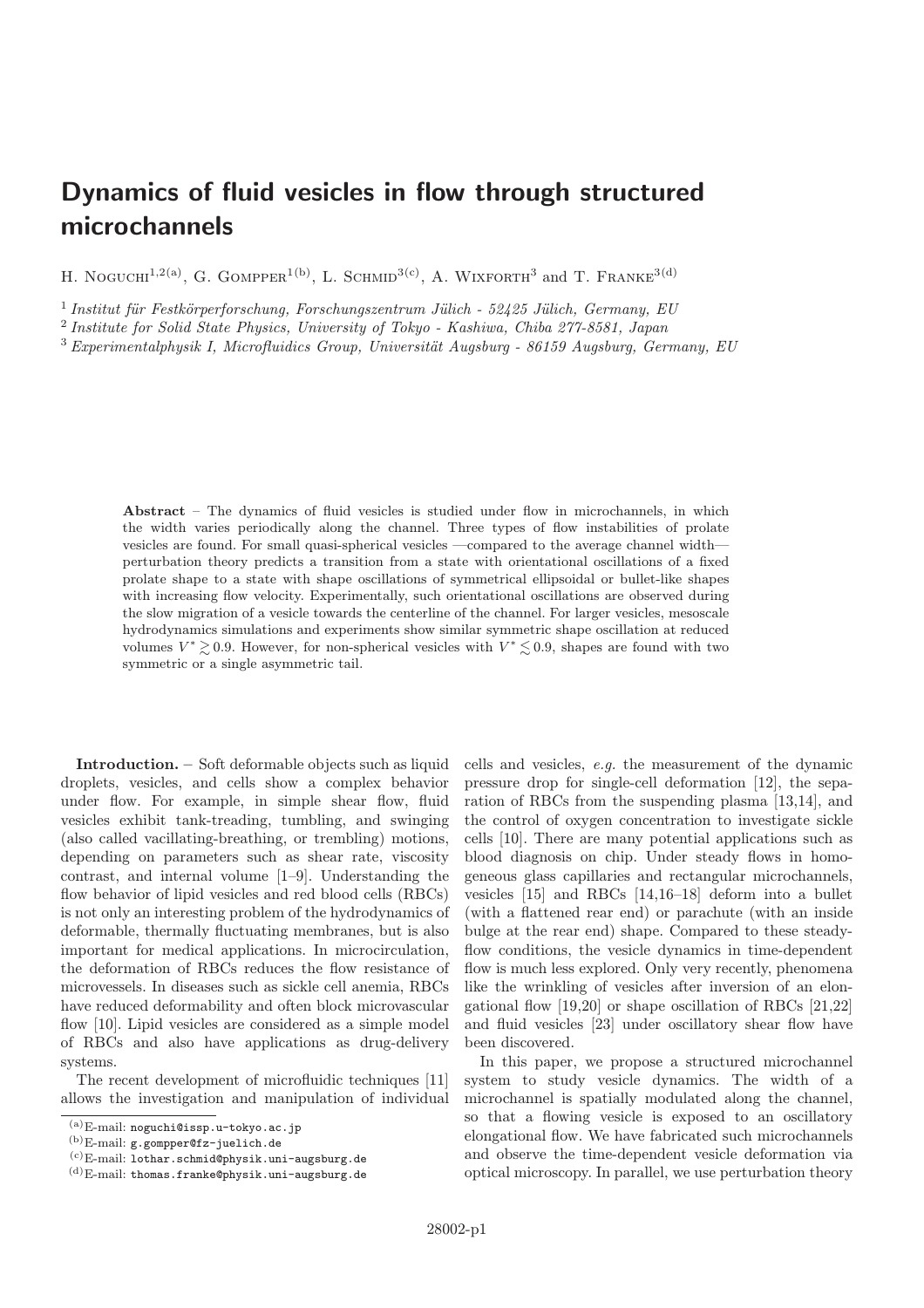

Fig. 1: (Color online) Side view of the channel setup with the reservoirs. The inset shows a top view of the modulated channel. The length of the modulation is  $L_x = 100 \,\mu \text{m}$ .

for quasi-spherical vesicles and mesoscale hydrodynamics simulations for non-spherical vesicles to predict several flow instabilities. In particular, we predict for wider channels (compared to the vesicle size) a transition from shape oscillations of symmetrical bullet-like shapes to orientational oscillations with decreasing flow velocity; for narrower channels, we observe stable shapes with two symmetric or with a single asymmetric tail. Our results demonstrate that structured channels are well suited to investigate the dynamical behavior of vesicles.

Experimental systems and methods. – Lipid vesicles, consisting of 1,2-dioleoyl-sn-glycero-3-phosphocholine (DOPC, Avanti Polar Lipids) with <sup>0</sup>.<sup>1</sup> mol% fluorescently labeled T-Red DHPE (Texas Red 1,2-dihexadecanoylsn-glycero-3-phosphoethanolamine, triethylammonium salt, Invitrogen, USA), were prepared in aqueous sucrose solution (200 mM) by electroformation, as described elsewhere [24]. Using this method, many giant unilamellar vesicles with diameter larger than  $10 \mu m$  were produced. Prior to the experiments, the vesicles were introduced into a slightly hypertonic aqueous glucose or sucrose solution. This procedure enables control of the volume-to-surface ratio by inflation and deflation of the vesicles. The vesicles in sucrose solution are perfectly density matched. The density difference between sucrose and glucose solutions at 200 mM is  $\Delta \rho / \rho = 0.012$ , which implies a small buoyancy force.

Microchannels were fabricated by soft lithography [25]. The structure of an AutoCAD designed mask was transferred by illumination to a photoresist (SU-8, microresist, Berlin), which serves as a master to cast poly(dimethylsiloxane) (PDMS) replicas. After treatment with an  $O_2$ -plasma, the PDMS mold was bonded onto a thin coverslip. The assembly was connected to a reservoir containing the vesicle solution (inlet) and a water reservoir (outlet) to adjust the hydrostatic pressure difference, which drives the fluid through the structured microchannel (see fig. 1). All channels have a height  $L_z = 50 \,\mu \text{m}$  and a periodic length  $L_x = 100 \,\mu \text{m}$ .

Due to the lift force from a wall [26–28] and the migration in a parabolic Poiseuille flow [29,30], vesicles are aligned close to the center of the channel. In the glucose solutions, the buoyancy force leads to a displacement of the vesicles from the center of the channel in the z-direction (see fig. 1). The balance of the buoyancy force and the lift force [26,28] implies a distance  $\ell \simeq$ <br> $(n\alpha R_2/(\Delta \rho g))^{1/2}$  between membrane and wall, where  $\alpha$  $(\eta \dot{\gamma} R_0/(\Delta \rho g))^{1/2}$  between membrane and wall, where  $\dot{\gamma}$ <br>is an effective shear rate,  $R_2$  a mean vesicle radius, m is an effective shear rate,  $R_0$  a mean vesicle radius,  $\eta$ the fluid viscosity, and  $g$  the gravitational acceleration. For  $R_0 = 10 \mu m$ ,  $\dot{\gamma} = 1 \text{ s}^{-1}$  (corresponding to a mean flow<br>velocity of about 20  $\mu$ m/s) and the viscosity of water velocity of about  $20 \mu m/s$ ) and the viscosity of water, we obtain the order-of-magnitude estimate of  $\ell = 10 \,\mu\text{m}$ ,<br>comparable to the channel size L. The displacement comparable to the channel size  $L_z$ . The displacement from the center implies an asymmetric deformation of the vesicle shape in glucose solution under flow.

Theory for quasi-spherical vesicles in modulated channels. – We consider vesicles which have the same viscosity  $\eta$  of the outer and inner fluids. Vesicles have constant volume  $V$  and constant surface area  $S$ , so that the reduced volume  $V = (R_{\rm V}/R_{\rm g})^3$ reduced volume  $V^*$  and the excess area  $\Delta_{\rm S}$  are defined by where  $R_V = (3V/4\pi)^{1/3}$  and  $R_S = (S/4\pi)^{1/2}$ .<br>First we derive an analytical description  $x^* = (R_V/R_S)^3 = (1+\Delta_S/4\pi)^{-3/2}$  and  $\Delta_S = S/R_V^2 - 4\pi$ ,<br>here  $R_V = (3V/4\pi)^{1/3}$  and  $R_S = (S/4\pi)^{1/2}$ 

First, we derive an analytical description of the flow behavior of small quasi-spherical vesicles with  $\Delta_{\rm S} \ll 1$ , based on the theory for linear flows [2,5–7,20]. The microchannel has a constant height  $L_z$  and a periodically modulated width with walls at  $\pm h_y(x)$ , where

$$
h_y(x) = \frac{L_y}{2} \left\{ 1 + a_y \cos\left(\frac{2\pi x}{L_x}\right) \right\}.
$$
 (1)

Here,  $L_x$  is the periodicity length along the channel (see fig. 1). The flow field  $\mathbf{v}(\mathbf{r})$  for weakly modulated channels  $(a_y \ll L_x/L_y)$  is obtained from lubrication theory,

$$
v_x = (9v_m L_y / 8h_y) \{1 - (y/h_y)^2\} \{1 - (2z/L_z)^2\},
$$
  
\n
$$
v_y = -\pi v_x y L_y a_y \sin(2\pi x/L_x) / h_y L_x,
$$
  
\n
$$
v_z = 0,
$$
\n(2)

where  $v_m$  is the mean flow velocity. Furthermore, we consider small vesicles with  $R_V \ll L_y$ ,  $L_z$ , and neglect<br>backflow effects due to the channel wall backflow effects due to the channel wall.

The vesicle shape is expanded in spherical coordinates as  $r = R_V(1 + \sum_{l,m} u_{l,m} Y_{l,m})$ , with the spherical har-<br>monics  $V_{l}$ , ( $\theta$  (a) and the polar axis in the z-direction We monics  $Y_{l,m}(\theta,\varphi)$  and the polar axis in the z-direction. We consider a vesicle shape which is mirror symmetric in the *z*-direction, which implies, *e.g.*,  $u_{2,\pm 1} = u_{3,0} = u_{3,\pm 2} = 0$ . The curvature energy of the membrane with bending rigidity  $\kappa$  and reduced surface tension  $\sigma$  is given by

$$
F = (\kappa/2) \sum_{l,m} E_l |u_{l,m}|^2 + \kappa (12 + 2\sigma/3) u_2^{(3)},
$$
 (3)

where  $E_l = (l+2)(l-1)\{l(l+1)+\sigma\}$ . Here, the thirdorder term  $u_2^{(3)} = (\sqrt{5/\pi}/7)(u_{2,0}^3 - 6u_{2,0}|u_{2,2}|^2)$  for  $l = 2$ <br>is necessary to obtain a prolate shape as thermal. is necessary to obtain a prolate shape as thermalequilibrium state [7,31]. With the Stokes approximation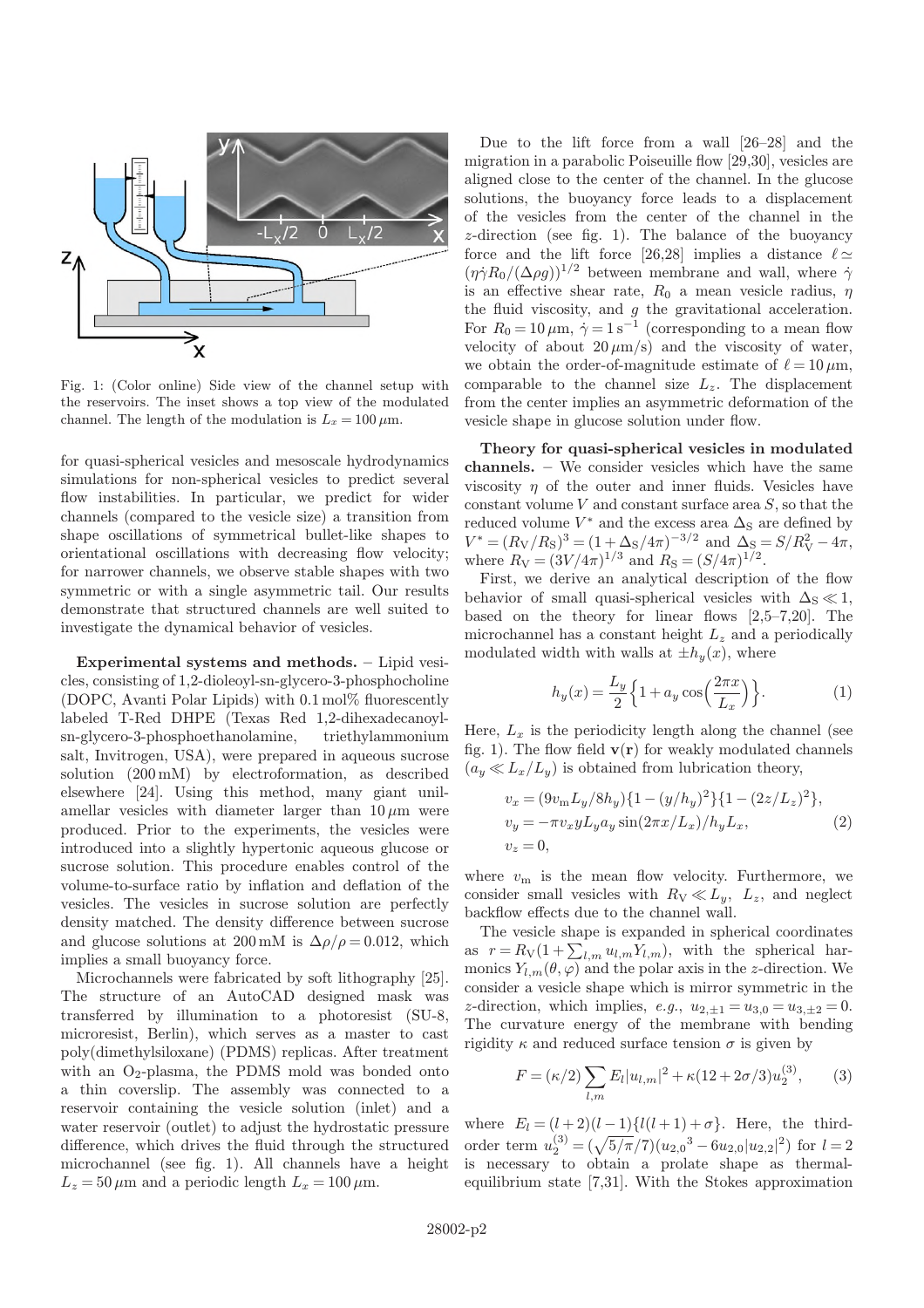and the Lamb solution for the flow field, the dynamics of the amplitudes  $u_{l,m}$  of a vesicle moving along the center line  $(y = z = 0)$  of the channel with velocity  $\mathbf{v}(x_{\rm G}, 0, 0) = (9v_{\rm m}L_y/8h_y, 0, 0)$  is governed by [2,7,20]

$$
\frac{\partial u_{l,m}}{\partial t} = s_{l,m}(x_{\rm G}) - \kappa^* \Gamma_l f_{l,m} \tag{4}
$$

with reduced bending rigidity  $\kappa^* = \kappa L_y/(\eta R_V^3 v_{\rm m}) =$ <br>  $\frac{L}{v_{\rm m}} = \frac{L_y}{v_{\rm m}} = \frac{1}{2} \frac{1}{(1+1)^2} = \frac{1}{2} \frac{1}{(1+1)^2} = \frac{1}{2} \frac{1}{(1+1)^2} = \frac{1}{2}$  $L_y/(v_m \tau)$  and  $\Gamma_l = l(l+1)/(2l+1)(2l^2+2l-1)$ . Here,<br> $\tau = nR^3/\kappa$  is the characteristic relaxation time of a vesicle  $\tau = \eta R_v^3/\kappa$  is the characteristic relaxation time of a vesicle.<br>Two kinds of forces determine the membrane deformation Two kinds of forces determine the membrane deformation in eq. (4), the curvature force  $f_{l,m} = E_l u_{l,m} - (12 + 2\sigma/3)$ tional flow. The force  $s_{l,m}(x_G)$  is given by  $s_{l,m}(x_G) =$ <br>  $(a_1 + B_1b_1) \cdot [B_1x_2] \cdot [2.720]$  Here  $B_2 = 1/(2l^2 + 1)$  $\left(\frac{3}{2}\right)$   $\left(\frac{\partial u_{l,m}}{\partial u_{l,m}}\right)$ , and the force  $s_{l,m}(x_G)$  due to the elonga- $(a_{l,m} + B_l b_{l,m}) L_y / R_V v_m$  [2,7,20]. Here,  $B_l = 1/(2l^2 + 2l - 1)$  and  $a_{l,m}$  and  $b_{l,m}$  are the spherical harmonics  $2l-1$ , and  $a_{l,m}$  and  $b_{l,m}$  are the spherical harmonics expansion of  $v_r(\mathbf{r})$  and  $R_V\partial v_r(\mathbf{r})/\partial r$  at  $|\mathbf{r}-\mathbf{r}_{\rm G}| = R_V$ , respectively, where  $v_r(\mathbf{r})$  is the radial components of the flow field  $\mathbf{v}(\mathbf{r})$  in the absence of the vesicle. The tension σ is determined by the area constraint  $\partial \Delta_S/\partial t = 0$  with  $\Delta_{\rm S} = \sum_{l,m} (l+2)(l-1)|u_{l,m}|^2/2 - 2u_2^{(3)}/3$ . We consider a vesicle with a small excess area  $\Delta$ <sub>S</sub> = 0.1 (corresponding to  $V^* = 0.988$ , where it is sufficient to take into account  $l = 2, 3$  modes, and a channel with  $L = L = 20R_{\rm V}$  and  $l = 2, 3$  modes, and a channel with  $L_y = L_z = 20R_V$  and various  $L_x$  and  $a_y$ .

In fast flow, where flow forces dominate and the reduced bending rigidity is small,  $\kappa^* \ll 1$ , the analysis of eq. (4) shows that the shape is mirror symmetric with respect to shows that the shape is mirror symmetric with respect to both xz and xy planes, and that the vesicle lengths  $l_x$ and  $l_y$  oscillate (see fig. 2). The flow elongates the vesicle in the y- and x-direction for  $-L_x/2 < x < 0$  and  $0 < x <$  $L_x/2$ , respectively. In the regime  $\kappa^* \ll 1$ , the extremal alongstions are determined by the balance of the flow elongations are determined by the balance of the flow forces,  $s_{l,m}(x_G)$ , and the area constraint. The forces  $|s_{2,2}(x_{\rm G})|$  and  $|s_{3,3}(x_{\rm G})|$  have maxima at  $x_{\rm G} = \pm 0.38L_x$ and  $x_G = \pm L_x/2$  for  $a_y = 0.5$ , respectively. The resulting positions of extremal elongations are found to be close to  $x_{\text{G}} = 0$  and  $x_{\text{G}} = L_x/2$  (see fig. 2(b)).

In contrast, in slow flow with  $\kappa^* \gg 1$ , the vesicle is<br>edicted not to change its shape, but to display a periodic predicted not to change its shape, but to display a periodic oscillation of its orientation. The tilt angle  $\theta$  oscillates around  $\pi/4$  (or  $-\pi/4$  depending on initial positions), see snapshot in fig.  $2(a)$ . Thus, a symmetry breaking occurs with decreasing flow velocity.

Both types of vesicle motions are limit cycles. A sharp but continuous transition between these two motions occurs at a critical reduced bending rigidity  $\kappa_c^*$ , where<br>the tilt angle  $\theta$  rapishes (see fig. 2(a)). The critical the tilt angle  $\theta$  vanishes (see fig. 2(a)). The critical value  $\kappa_c^*$  increases with increasing corrugation  $a_y$  of the channel but is almost independent of L, for  $L/L \geq 2$ channel, but is almost independent of  $L_x$  for  $L_x/L_y > 2$ (see fig.  $2(c)$ ). The symmetric vesicle deformation reduces the disturbance of the original flow but increases the free energy of the vesicle. At small or large  $\kappa^*$ , the former or latter contribution dominates respectively latter contribution dominates, respectively.

Mesoscale hydrodynamics simulations of vesicles under flow. – We employ mesoscale hydrodynamics simulations to study the flow behavior of vesicles in narrow



Fig. 2: (Color online) Dynamics of a quasi-spherical vesicle at  $V^* = 0.988$ . (a) Dependence of the tilt angle  $\theta$  of a vesicle on  $\kappa^*$ , for  $L_x/L_y = 4$  and  $a_y = 0.5$ . Here,  $\langle \sin^2(2\theta) \rangle =$  $\langle \left( \text{Im}(u_{22})/|u_{22}|\right)^2 \rangle$  describes the deviation from symmetric shape (with respect to the  $xz$ -plane). The insets show sliced snapshots of vesicles in the xy-plane for  $\kappa^* = 0.01$  and  $\kappa^* = 50$ . Solid and dashed lines indicate shapes of extremal elongation or tilt. (b) Maximum vesicle lengths in the  $x, y, z$  directions as a function of the center-of-mass position  $x_{\text{G}}$ , for  $\kappa^* = 0.01$  and  $a_y = 0.5$ . Solid and dashed lines represent results for  $L_x/L_y = 4$ and  $L_x/L_y = 16$ , respectively. (c) Critical reduced bending rigidity  $\kappa_c^*$  as a function of the corrugation amplitudes  $a_y$  for channel geometry  $L_x/L_y = 2, 4, 8,$  and 16. The inset shows  $\kappa_c^*$ as a function of  $L_x/L_y$  for  $a_y = 0.1, 0.3, 0.4,$  and 0.5.

channels. A dynamically triangulated surface model for the membrane [32] is combined with a particle-based mesoscale simulation technique —multiparticle collision dynamics (MPC) [33–35]— for the embedding fluid. A detailed description of this approach to model vesicles dynamics under flow can be found in refs. [4,18]. In MPC, the fluid is described by  $N_s$  point-like particles of mass  $m_s$ . After free streaming of every particle for a time step  $\Delta t$ , the fluid particles collide in cubic boxes of lattice constant  $a = L_x/16$ , which is also the mean length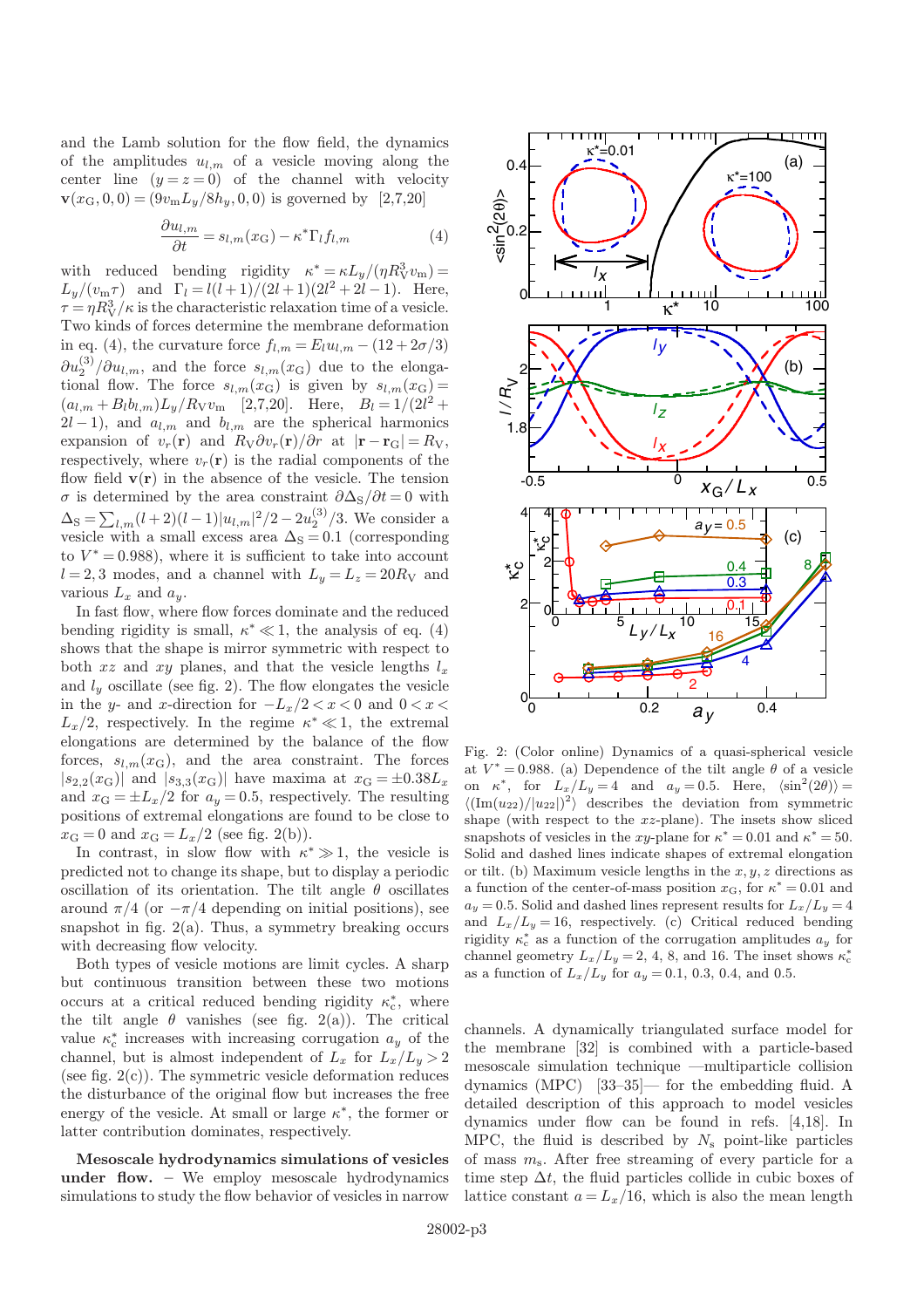

Fig. 3: (Color online) Sequence of snapshots (at equal time intervals) of vesicles with  $V^* = 0.96$  and  $R_S/L_y = 0.21$  moving through a microchannel, experimentally observed by optical microscopy (in sucrose solution) for  $\kappa^* = 0.04$  ( $v_m = 38 \,\mu \text{m/s}$ ,  $L_y = 75 \,\mu\text{m}$ ) (top), and in simulation for  $\kappa^* = 0.08$  (bottom). For the experimental data, the time interval between images is 0.97 s.

between membrane vertices. We use the fluid viscosity  $\eta = 550 \sqrt{m_s k_B T}/a^2$  (with number density  $n = 100a^{-3}$  and<br>the time step  $\Delta t = 0.01a \sqrt{m/k_B T}$ ) corresponding to low  $m_\mathrm{s}k_\mathrm{B}T/a$ sten A $t$ the time step  $\Delta t = 0.01a\sqrt{m_s/k_BT}$ , corresponding to low<br>Beynolds numbers to simulate experimental conditions Reynolds numbers, to simulate experimental conditions. We study vesicles with bending rigidity  $\kappa = 20k_BT$ , where  $k_BT$  is the thermal energy. The flow velocity is chosen to be  $v_{\rm m}\tau/L_y = 170(R_{\rm V}/L_y)^3$  for a channel with  $L_y = L_z = L_z/2$  corresponding to a slow vesicle relaxation compared  $L_x/2$ , corresponding to a slow vesicle relaxation compared to the passage time through a channel segment. For vesicles with  $R_S/L_y = 0.36$  and  $R_S/L_y = 0.46$  at  $V^* = 0.9$ ,<br>the reduced bending rigidity is  $\kappa^* = 0.14$  and  $\kappa^* = 0.07$ the reduced bending rigidity is  $\kappa^* = 0.14$  and  $\kappa^* = 0.07$ ,<br>respectively In this regime, the vesicle dynamics is not respectively. In this regime, the vesicle dynamics is not very sensitive to  $\kappa^*$ .



Fig. 4: (Color online) Maximum lengths  $l_x$ ,  $l_y$ , and  $l_z$  of vesicles in experiments (solid lines) and simulations (dashed lines) from the same data as shown in fig. 3.

Vesicles in sawtooth-shaped channels in fast flows. – We investigate the dynamics of large prolate vesicles in fast flows, corresponding to small  $\kappa^*$ , both by<br>experiments and simulations. In this case, hydrodynamic experiments and simulations. In this case, hydrodynamic interactions between the vesicle and wall are not negligible. We consider now a periodically patterned microchannel with a sawtooth shape (see figs. 1 and 3), for which the walls are located at

$$
h_y(x) = \frac{L_y}{2} \left\{ 1 + a_y \left( 1 \pm \frac{4x}{L_x} \right) \right\} \tag{5}
$$

for  $-L_x/2 < x \le 0$  and  $0 < x \le L_x/2$ , respectively. Two types of channels are used, which are characterized by  $L_y = 50 \,\mu \text{m}, \ a_y = 0.2 \text{ and } L_y = 75 \,\mu \text{m}, \ a_y = 0.33 \text{ (as well)}$ as  $L_z = 50 \,\mu\text{m}$  and  $L_x = 100 \,\mu\text{m}$ . The glucose and sucrose solutions are used for the experiments with the narrower and wider channels, respectively. Typical experimental flow velocities are in the range  $v_m = 10{\text -}100 \,\mu{\text m/s}}$ .

First, we describe the dynamics in the wider channel  $(L_y = 75 \,\mu\text{m})$ . Experimental and simulation results for the shape deformation are shown in figs. 3 and 4. As expected, the vesicles change their shapes periodically. For  $V^* \gtrsim 0.9$ , vesicle shapes vary *continuously* between an almost ellipsoidal (in the parrow part of the channel) and almost ellipsoidal (in the narrow part of the channel) and a cone-like (in the wide part of the channel) bullet shape, see fig. 3. This is in contrast to the behavior for unbounded steady Poiseuille flow, where perturbation theory predicts a coexistence between bullet- and parachute-like shapes at the center line [30]. The amplitudes and phases of the deformations in the  $x$ - and  $y$ -directions (see fig. 4) agree well between simulations and experiments, while very little deformation is seen in the z-direction. The small difference of amplitudes between the experiment and simulation is probably due to the somewhat different values of the reduced volume and radius of the vesicle, since an accurate experimental estimation is difficult (because the length in the z-direction could not be measured). The dynamics also agrees qualitatively with the theoretical predictions for quasi-spherical vesicles, compare fig. 2, although the parameters are outside the range of validity of the theoretical approximations.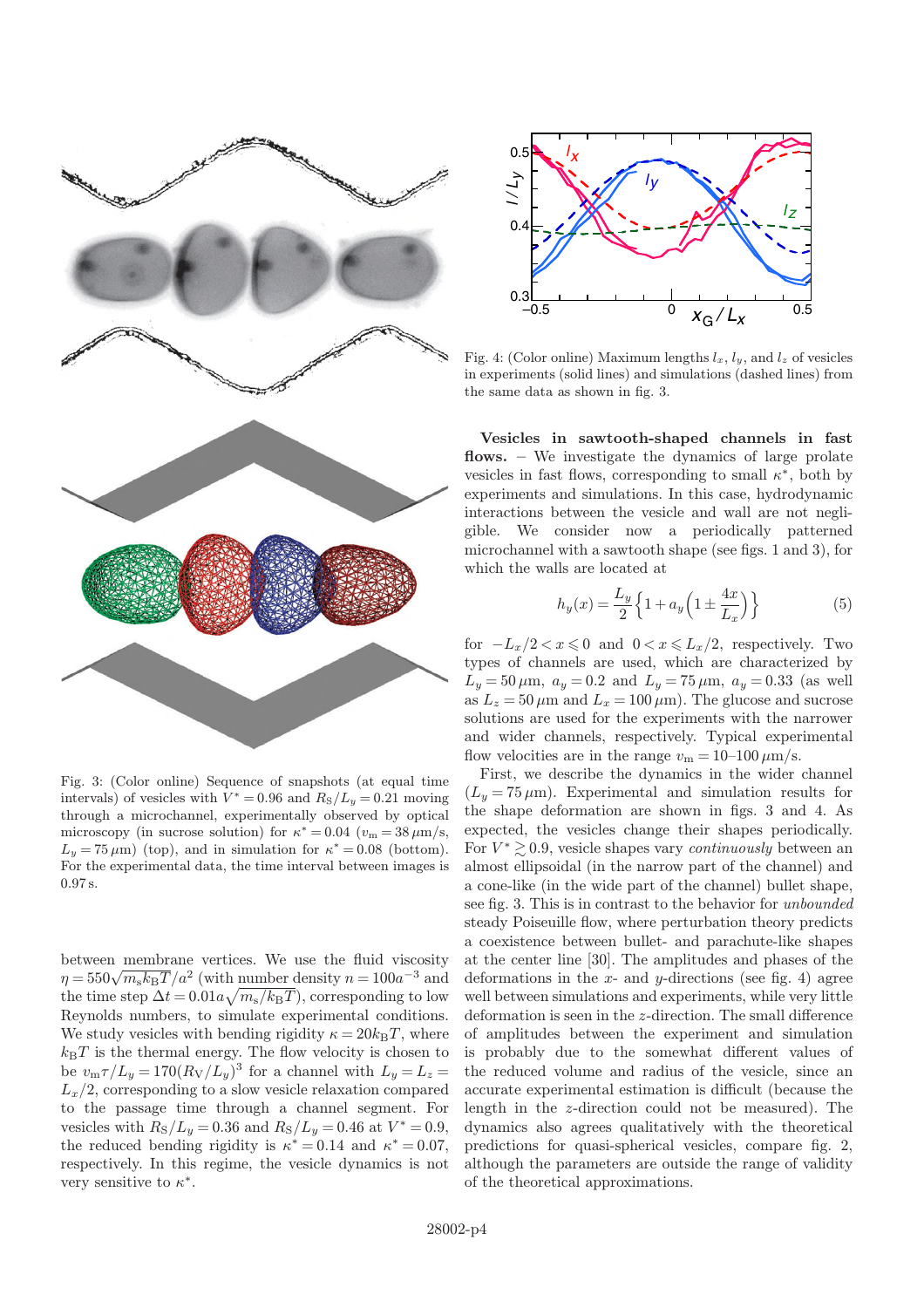

Fig. 5: (Color online) Normalized oscillation amplitudes  $\Delta l/(l)$ in the  $x$  (red) and  $y$  (blue) directions. Open symbols represent simulation data for  $R_s/L_u = 0.36$  (◦, □) and  $R_s/L_u = 0.46$  $(\triangle, \diamond)$  at  $a_y = 0.2$ , respectively. Closed symbols represent experimental data for  $L_y = 50 \,\mu \text{m}$  with  $a_y = 0.2$  in glucose solution (•,  $\blacksquare$ ) and  $L_y = 75 \,\mu \text{m}$  with  $a_y = 0.33$  in sucrose solution  $(A, \blacklozenge)$ , respectively. The solid lines are guide to the eye. The lower part shows snapshots of simulations (s1, s2, s3, s4) and experiments (e1, e2, e3, e4) for  $L_y = 50 \,\mu \text{m}$ . All snapshots are displayed with the same length scale. The pictures e1 and e2 show the same vesicle before and after the transformation from ellipsoid to tailed shape, respectively. All images (e1–e4) are vesicles in glucose solution.

At reduced volumes  $V^* \leq 0.9$ , we find that the vesicles form into novel shapes, while they are still ellipsoidal in deform into novel shapes, while they are still ellipsoidal in the absence of flow. At  $V^* \sim 0.85$ , the simulated vesicles develop two tails in the *xu*-plane (see fig. 5(s3)). This tail develop two tails in the  $xy$ -plane (see fig. 5(s3)). This tail position is very stable; the tails quickly return to the  $xy$ plane, even from an initial state with the tails in  $xz$ -plane (obtained by  $\pi/2$  rotation). At  $V^* \sim 0.80$ , the symmetric tails become unstable: they are replaced by a stable shape tails become unstable; they are replaced by a stable shape with a single asymmetric tail (see fig.  $5(s2)$ ). In this case, the configuration with a tail in the  $xz$ -plane is also stable within the accessible simulation time (see fig.  $5(s1)$ ). A single-tail shape is also observed in our experiments with vesicles in glucose solution (see fig.  $5(e2)$ ); here, the offcenter motion induced by the buoyancy force implies that the tail is found in the z-direction. Recently, Abkarian et al. [14] found a similar asymmetric tail for RBCs in very fast flows in homogeneous capillaries (with flow velocity

 $v_m = 10-35$  cm/s and capillary diameter  $10 \,\mu\text{m}$ ). Such a long tail is much more difficult to form in RBCs due to the shear resistance of the spectrin network, and may even require a local separation of the lipid bilayer from the spectrin network. Thus, the formation of an asymmetric long tail is a generic feature in capillary flows. Structured channels promote tail formation already at smaller flow velocities. The low contrast and the blurry contour in the rear part of the vesicles in the experimental micrographs of fig. 5 (e3, e4) indicates that vesicles exhibit enhanced shape fluctuations at the rear part, due to a locally reduced membrane tension; the low contrast regions in the shapes of fig. 5 (e1, e2) is probably due to a tilt of the vesicle axis and a vesicle asymmetry induced by off-center motion with a buoyancy force.

Our experimental and simulation results for the oscillation amplitude  $\Delta l$ , displayed in top part of fig. 5, show that the difference between maximum and minimum of  $l_x$ or  $l_y$  is quite insensitive to the reduced volume  $V^*$  and<br>the vesicle size  $R_s$ . In the experiments  $V^*$  is estimated the vesicle size  $R_S$ . In the experiments,  $V^*$  is estimated<br>from the prolate ellipsoid shape with the lengths  $\langle l \rangle$ from the prolate ellipsoid shape with the lengths  $\langle l_x \rangle$ and  $\langle l_y \rangle$  of the long and the two short axes, respectively. The finite amplitudes for  $V^* \simeq 1$  are caused by errors<br>in the estimation of  $V^*$ . The velocity used average in the estimation of  $V^*$ . The velocity  $v_{\text{ves}}$  and average<br>size  $l = (l + l + l)$ size  $l_m = (\langle l_x \rangle + \langle l_x \rangle)/2$  of liposomes are varied in experiments in the ranges  $v_{\text{ves}} = 14-45 \,\mu\text{m/s}$  and  $l_{\text{m}} = 20-40 \,\mu\text{m}$ , respectively. The amplitude  $\Delta l_y$  of the vesicle with asymmetric tail in the  $xy$ -plane (s2) is smaller than in the  $xz$ -plane (s1), since its tail is still at the wide part of the channel and elongated when the main body is at its narrowest part.

For vesicles, which flow in the center of the channel, similar symmetric shape oscillations are observed in the narrow and wide channels (in agreement with our predictions for fast flows from perturbation theory). However, when the vesicle is slightly displaced from the center  $(y = 0)$  in the wider channel it displays orientational oscillations, as shown in fig. 6. Here, the asymmetry of the flow field acts to magnify the orientational oscillations, which are accompanied by strong shape oscillations between slipper and ellipsoidal shapes. Thus, a mixed state of orientational and shape oscillations appears for  $\kappa^* \lesssim 1$ ;<br>it appears to be long-lived due to the small lift force for it appears to be long-lived due to the small lift force for wider channels.

Vesicles in sawtooth-shaped channels in slow flows. – Finally, we want to briefly discuss the dynamics of large vesicles at slow flows, with  $\kappa^* \gg 1$ . If the vesicle<br>size is larger than the smallest channel width  $I^{\min}$ size is larger than the smallest channel width  $L_y^{\min}$ , vesicles cannot flow through the channel without a shape deformation. Thus, with decreasing flow velocity, the dynamics changes from shape oscillations to a trapped state [36] (instead of the orientational oscillation). The transition velocity depends on  $R_S/L_y^{\text{min}}$ ,  $V^*$ , and  $\kappa^*$ . A microchannel with a strong variation of channel width (for microchannel with a strong variation of channel width (for instance the channel in fig.  $6(a)$  of ref. [14]), is suitable for a study of this trapped-escape transition.